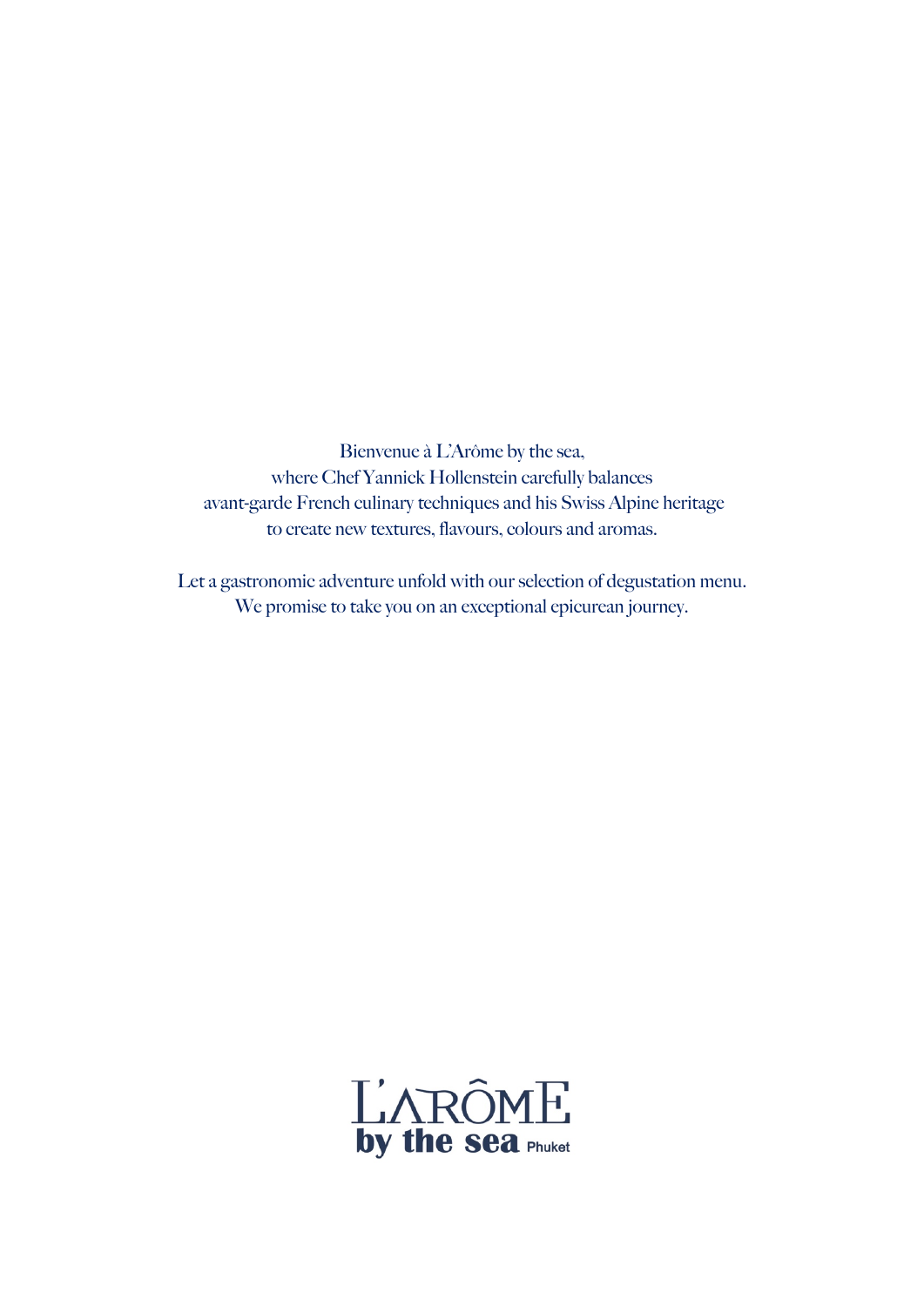## MENU PRESTIGE

#### SMOKED KING MACKEREL

Radish variation – cucumber – wasabi Fleur de France, Blanc de Blancs Brut, Sparkling Languedoc Paul Dangin & Fils Cuvée Carte Or Brut, Champagne (Prestige)

\*\*\* \* FOIE GRAS AU TORCHON Phuket pineapple – Chalong bay rum – french toast Domaine Tariquet Premières Grives, AOC Côtes de Gascogne, 2019 PAN SEARED HOKKAIDO SCALLOP Petits pois – Serrano reserva – citrus Trimbach, Trimbach Riesling, AOC Alsace, 2019 \*\*\* \* PHUKET LOBSTER Butternut squash – bisque – passion fruit Domaine OTT "By OTT" Rosé, AOC Côte de Provence, 2020 \* CHEF'S CATCH Domaine Fournier, Pouilly-Fumé Les Deux Cailloux AOC Pouilly Fumé, 2020 \*\*\* BRITTANY COD Blood orange - saffron - oscietra caviar Lavau Chardonnay, IGP Pays d'Oc, 2017 SMOKED CHEESE FONDUE Cheese tortellini – onsen egg – truffle foam Domaine Chanson, Mercurey, AOC Mercurey, 2018 \*\*\* FRENCH QUAIL BALLOTINE Rotkraut - red radicchio – blackberry AUSTRALIAN WAGYU MB6+ White asparagus – morel – sauce bordelaise BUSYU JAPANESE WAGYU A5 +2000฿/200g Château Loudenne Médoc Cru Bourgeois, AOC Médoc, 2015 Marcel Lapierre, Morgon, AOC Morgon, 2019 (Prestige) \*\*\* RHUBARB & THAI BASIL Greek yogurt – campari – mint \*\*\* or or or or

or

ARTISANAL CHEESES FROM TROLLEY Wine of your choice

PHUKET SEA URCHIN

Mango – passion fruit – charcoal

#### NAM DOK MAI MANGO

Coconut – crispy milk – passion fruit Trimbach Gewürztraminer, AOC Alsace, 2017

All prices are in Thai baht and subject to 10% service charge and 7% government tax. Please let us know if you have any dietary restrictions or special considerations.

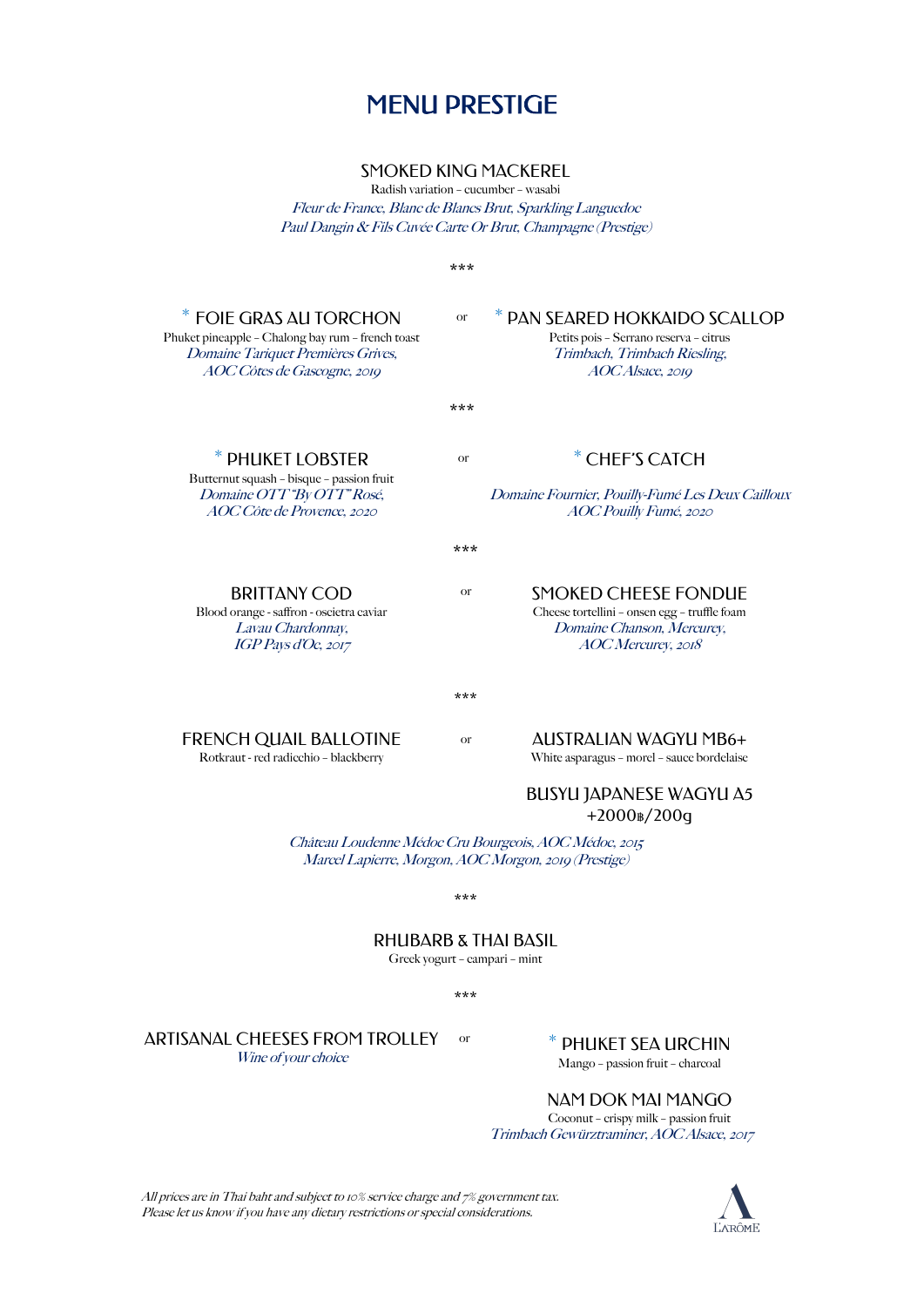## MENU PRESTIGE

5 courses - 3100฿ including coffee or tea Wine pairing 4 glasses - 2100฿ Prestige wine pairing 4 glasses - 2600฿

 $*$  7 courses – 3800 $\text{\tiny B}$  including coffee or tea Wine pairing 6 glasses – 2900฿ Prestige wine pairing 6 glasses - 3400฿

### ADD-ONS

### + ROYAL OSSETRA CAVIAR +500 / 10G

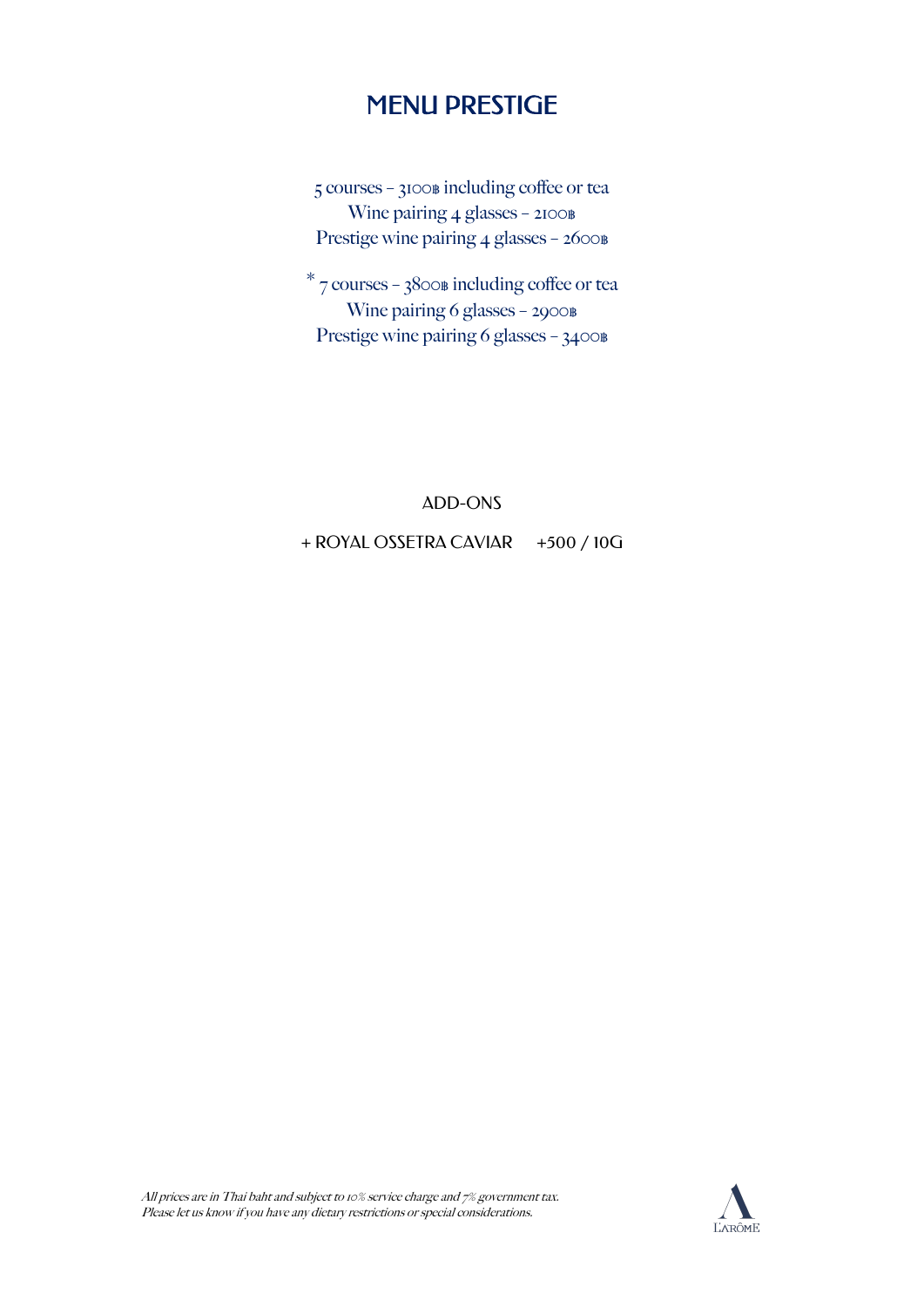# A LA CARTE

### ENTRÉE

| FOIE GRAS AU TORCHON<br>Phuket pineapple - Chalong bay rum - toasted brioche                      | 780          |
|---------------------------------------------------------------------------------------------------|--------------|
| BEEF TARTARE 'CAFÉ DE PARIS'<br>Confit egg yolk – mustard pickled shallot – marinated farm greens | 780          |
| <b>TRUFFLED CHEESE FONDUE RAVIOLI</b><br>Potato foam – $63^{\circ}$ egg - champignons             | 850          |
| <b>FRENCH OYSTERS</b><br>From prestigious french producers                                        | Market price |
| <b>AMURSKY CAVIAR FROM PETROSSIAN PARIS</b><br>30g tin with sourdough blini and condiments        | 5100         |

### PLAT PRINCIPAL

| <b>BINCHOTAN GRILLED WHOLE TURBOT</b><br>Caviar beurre blanc - seasonal vegetables                         | 1900 |
|------------------------------------------------------------------------------------------------------------|------|
| <b>WAGYU BEEF TOURNEDOS 'ROSSINI'</b><br>Pan seared foie gras – potato cremeux – röstzwiebel – truffle jus | 1980 |
| <b>BUSYU JAPANESE WAGYU A5</b><br>200g strip steak - potato rondelle - sauce bordelaise                    | 3200 |
| <b>DIJON CRUSTED LAMB CHOP</b><br>Sweet potato - carrot - thyme jus                                        | 1650 |

ADD TO THE EXPERIENCE + ROYAL OSSETRA CAVIAR +500 / 10G



All prices are in Thai baht and subject to 10% service charge and 7% government tax. Please let us know if you have any dietary restrictions or special considerations.